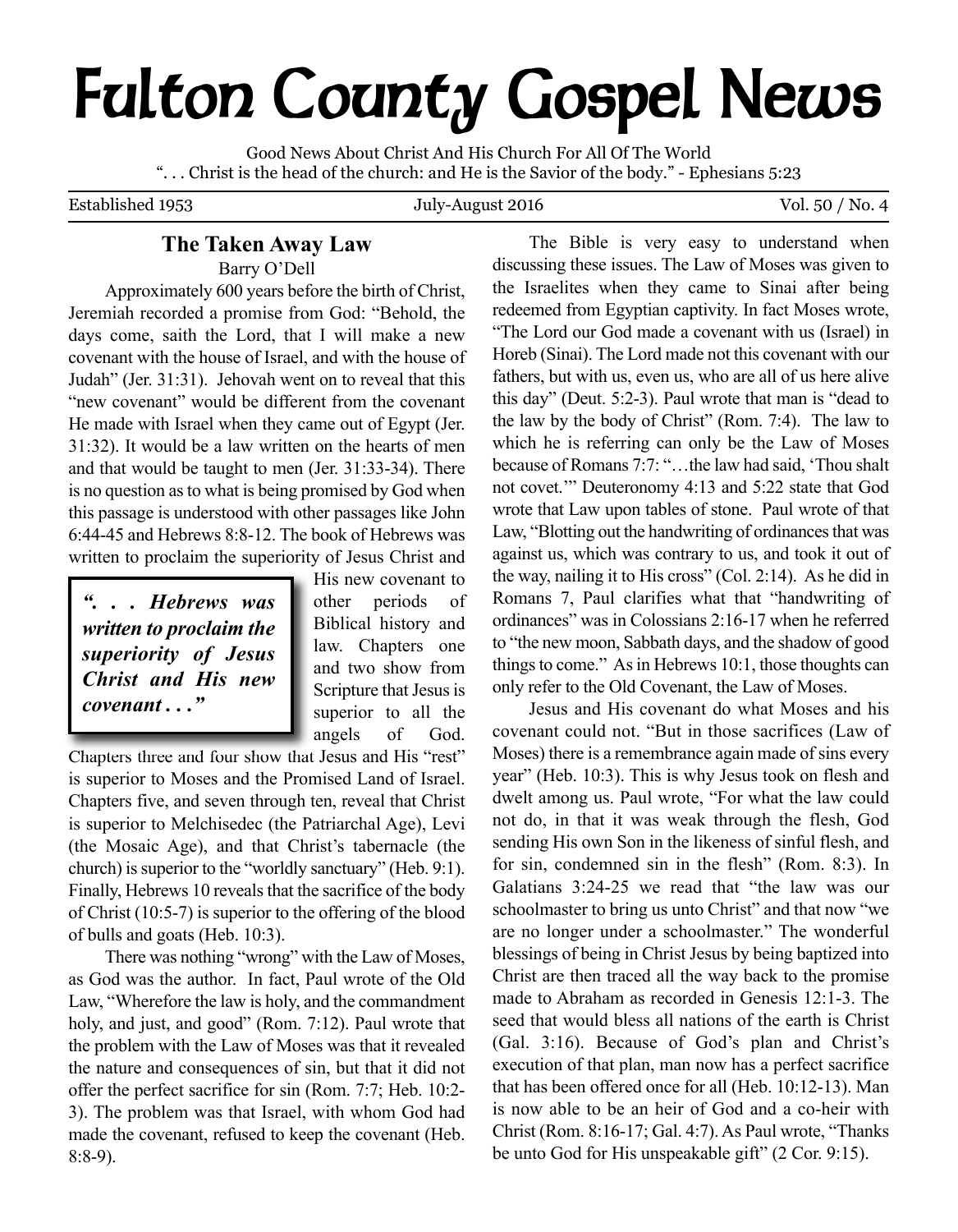# **That Which Is Abolished**

# Andy Brewer

In Exodus 19 "Moses went up unto God, and Jehovah called unto him out of the mountain" (vs. 3) and was given a law that would alter the landscape of that nation forever. The law that Moses received and gave to the people was one that governed their lives civilly, socially, physically, internationally, and spiritually. But the Old Testament itself spoke of a time when that law would be taken out of the way and replaced by something that would be better and eternal (Jer. 31:31ff).

It was that very idea that Paul addressed in 2 Corinthians 3. Paul had already spoken about the differences between the old and new covenant in terms of the old being a "ministration of death, written, and engraven on stones" (vs. 7) and the new being a ministration of the spirit and of righteousness (vs. 8-9). But then he said this:

"Seeing then that we have such a hope, we use great plainness of speech: and not as Moses, which put a vail over his face, that the children of Israel could not steadfastly look to the end of that which is abolished: but their minds were blinded: for until this day remaineth the same vail untaken away in the reading of the old testament; which vail is done away in Christ" (vs. 12-14).

It's interesting that he used the word "abolished" to describe that old covenant because those Jews in New Testament times still very much bound themselves to it.

*"We have been placed under a better covenant that has been enacted upon better promises."*

But every single part of that law, from the distinction between clean and unclean meats, to the expectations for tabernacle/ temple design, to the Levitical priesthood,

to the burnt offerings, and even the ten commandments have been blotted out and nailed to the cross (Col. 2:14). We have been placed under a better covenant that has been enacted upon better promises (Heb. 8:6). But why was that old covenant abolished and replaced in the first place?

The first covenant was intended to be temporary while the second is intended to be eternal. Comparing the two the Hebrews writer said that "if that first covenant had been faultless, then would no place have been sought for a second" (Heb. 8:7). So the first covenant was imperfect for man's ultimate need, which is redemption. That doesn't mean that God is imperfect, it simply means that He designed that covenant with a specific purpose and only intended for it to be temporary. The second, though, will last forever (Mat. 24:35).

The first covenant only covered man's sins while the second is able to redeem them. The Hebrews writer dealt with this fact extensively, particularly in Hebrews 10:1ff:

"For the law having a shadow of the good things to come, and not the very image of the things, can never with those sacrifices which they offered year by year continually make the comers thereunto perfect . . . But in those sacrifices there is a remembrance again made of sins every year. For it is not possible that the blood of bulls and of goats should take away sins" (vs. 1-4).

What the law did for sin was only temporary. Sin was covered, but still present and had to be dealt with again each year. However, Jesus' covenant with man offers total redemption (Rom. 1:16; Heb. 10:10).

The first covenant was a law of division while the second is intended to unite. Writing to Gentiles, Paul reminded them that once they had been "aliens from the commonwealth of Israel, and strangers from the covenants of the promise, having no hope and without God in the world" (Eph. 2:12). There was an acknowledged division that existed between Jew and Gentile and it all centered around that old covenant which had been given to the Jews. But even though that was their past, Paul reminded them that their present and future was rooted in the fact that "now in Christ Jesus ye who sometimes were far off are made nigh by the blood of Christ (Eph. 2: 13). That division no longer exists because Jesus came and broke down that wall of partition and abolished the law that made them two (vs. 14-16). Through Him they were made one.

So does Moses' law contain any authority for us today? No, because it has been abolished. Moses has been overshadowed and now we serve the perfect Savior and the Son of the living God (Mat. 17:1ffl Col. 3:17).

*Andy preachers for the Phillips Street church of Christ in Dyersburg, TN*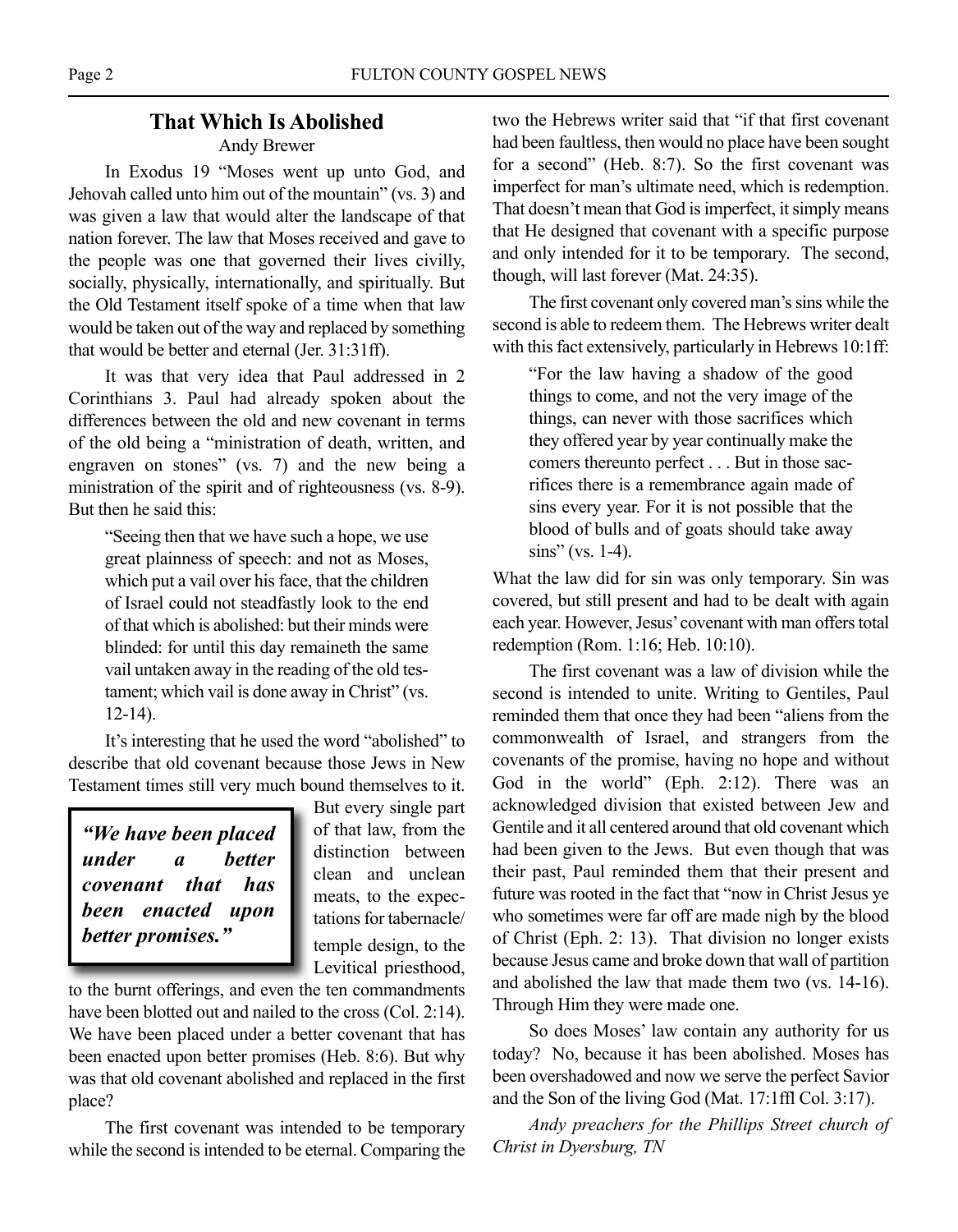# **Reconciled in One Body** Cary Gillis

Writing to Gentile Christians, Paul says: "Blessed be the God and Father of our Lord Jesus Christ, who

hath blessed us with all spiritual blessings in heavenly *places* in Christ" (Eph. 1:3). "All spiritual blessings" are **in Christ**. There is a singular point of access



to the blessings of the Father (Jn. 14:6).

"The commonwealth of Israel" was God's chosen physical people (Eph. 2:12). As proud children of Abraham, they knew the promise – the promise of the Messiah. This people always had a hope of the coming Messiah who would set them free and usher in a glorious age. This was different than all others, the Gentile nations, who had no such hope (Eph. 2:12).

When the gospel of Christ went out, it went "to the Jew first, and also to the Greek" (Rom. 1:16). The Jews were the first to embrace and the first to reject the gospel. In Galatians 3, Paul defines the spiritual value of biological descendancy of Abraham as "zero." The seed of promise was not the nation of Israel, but was the singular seed – Christ – that came through that nation (Gal. 3:16). The chapter ends with this declaration: "And if ye *be* Christ's, then are ye Abraham's seed, and heirs according to the promise" (Gal. 3:29). Members of physical Israel had to become members of the spiritual "Israel of God" (Gal. 6:16). Otherwise, they were cut off (Rom. 11:20-21). Gentiles also had to become members of the spiritual Israel. There was no way for the Jews and the Gentiles to be reconciled to God separately. They both had to approach God through the one "way" (Jn. 14:6). They both could only be saved by grace through faith in Jesus Christ (Eph. 2:8). God's plan for Jews and Gentiles was that Jesus "might reconcile both unto God in one body by the cross" (Eph. 2:16). In chapters  $1 \& 2$  of Ephesians, Paul nails down some specifics about this "one body."

First, this "one body" was planned in eternity. God had "chosen us in Him before the foundation of the world" (Eph. 1:4). He had "predestined us unto

adoption" (Eph. 1:5). In Christ "we have obtained an inheritance, being predestined" (Eph. 1:11).

Second, Paul defines **WHO** the "one body" is. The eternal plan was "that in the dispensation of the fullness of the times He might gather together in one all things in Christ, both which are in heaven, and which are on earth; even in Him" (Eph. 1:10). God reconciles us to Himself "in one body by the cross" (Eph. 2:16). Jesus' body on the cross was the "Lamb of God," the once for all sacrifice for sin (Jn. 1:29; Heb. 10:10).

Third, Paul defines **WHAT** the "one body" is. He says that God gave Jesus "to be head over all things to the church, which is His body" (Eph. 1:22-23; cf. Col. 1:24). If we are reconciled to God in one body, then that body must be the group of people who are saved – the church.

Fourth, Paul tells us who is in the "one body." Paul says that we are brought near to God "by the blood of Christ" and "reconciled…in one body by the cross" (Eph. 2:13, 16). Those who are united with the death and blood of Christ enter into the one body. In Romans 6:3, Paul reminds the Roman Christians of this union: "Know ye not, that so many of us as were baptized into Jesus Christ were baptized into his death?" Further, Luke records that those who "gladly received the word were baptized: and the same day there were added unto them about three thousand souls" (Acts 2:41). Then he says that "the Lord added to the church daily such as should be saved" (Acts 2:47). The work that Christ accomplished in His death is a work into which God intends for us to enter. Once we do that, God adds us to the body of Christ, the church, through which we are reconciled to Him.

Finally, Paul tells us who will remain in the "one body." In Ephesians 2:20, he says that those in the one body are "built upon the foundation of the apostles and prophets, Jesus Himself being the chief cornerstone." As long as we remain faithful to Christ and His teachings, and faithful to the teachings of the apostles and prophets, we will remain where God has placed us – within the one body.

*Cary preaches for the Bridge Avenue church of Christ in Weslaco, TX*

akte akte akte